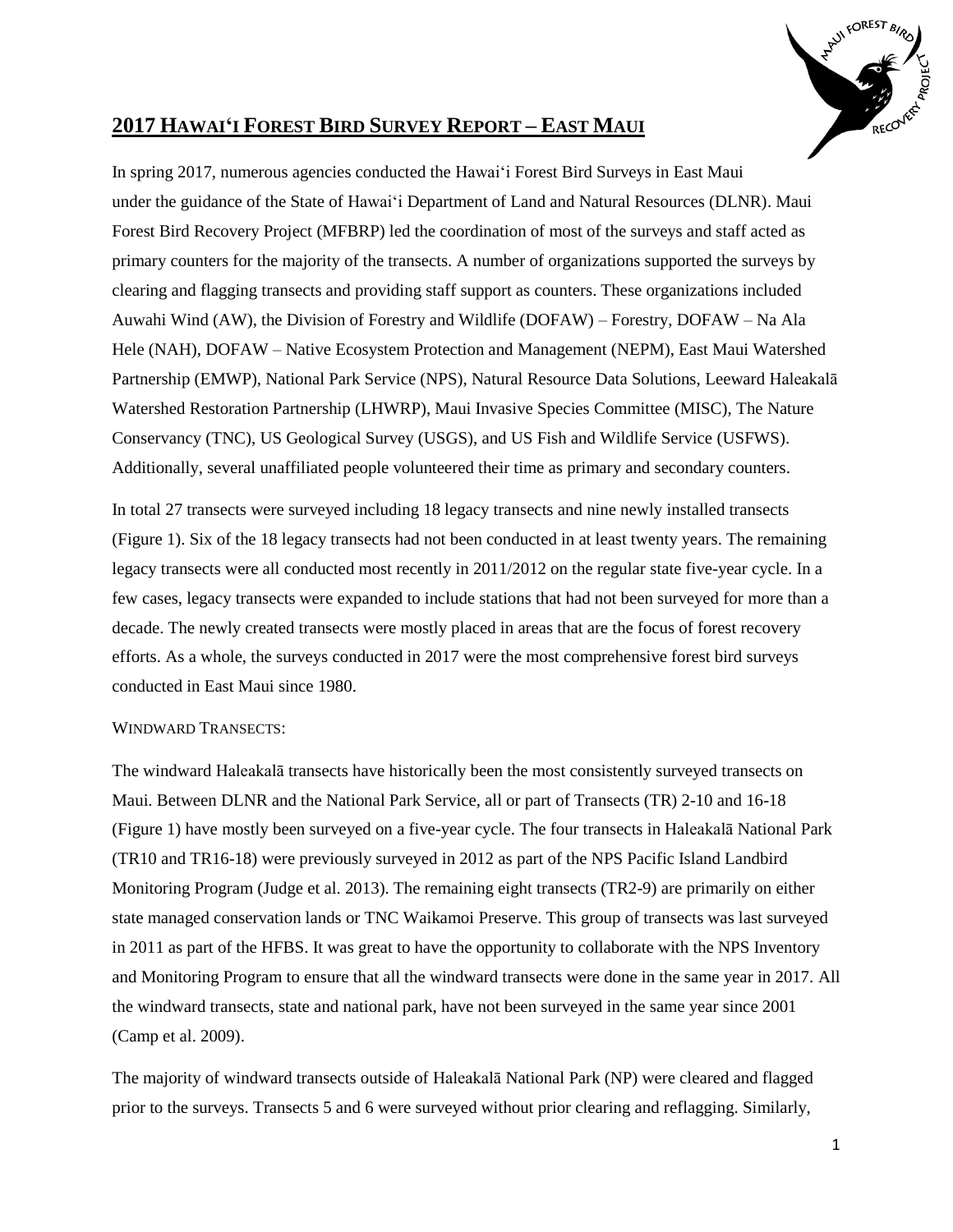

some of the National Park transects were cleared prior to counts and some were cleared on the same trip as the counts. With few exceptions, at least some flagging remained on all of the windward transects.

The windward transects were conducted using the same stations as were planned for the 2011/2012 surveys. The one exception was that TR18 was expanded from the 2012 extent, which stopped at the fence marking the approximate southern boundary of Haleakalā National Park. The expansion followed the original TR18 route down to 4000' in elevation into what is now Kipahulu Forest Reserve (FR). Even though this section was part of the original TR18, this lower section will be known as TR18B to avoid confusion with naming changes to other sections of the transect.

## LEEWARD TRANSECTS:

Nine transects were originally established on the leeward slopes of Haleakalā for the 1980 surveys. These are on lands now managed by DOFAW (Kahikinui FR and Kula FR), NEPM (Nakula NAR), Department of Hawaiian Home Lands (DHHL), Haleakalā NP, and Ulupalakua Ranch.

The primarily non-native forests of Kula FR are home to four species of honeycreepers including the only known East Maui populations of Maui 'Alauahio and 'I'iwi outside of those found on the windward slopes. Three transects were originally established in Kula FR (TR29, TR30 and TR31). These were last surveyed as part of the HFBS in 1996. A series of additional temporary transects were established in 2013 by Peter Motyka, a graduate student at the University of Northern Arizona (Motyka 2016). Motyka surveyed the legacy transects and his newly established transects in 2013 and 2014. In 2017, we surveyed the three legacy transects and two of Motyka's transects (A and F, now dubbed TR43 and TR44) within Kula FR. These collectively provided more comprehensive coverage of Kula FR. This was particularly important given that Motyka's research indicated patchy distributions of many forest bird species within the reserve.

Three of the five legacy transects established in the Kahikinui region were surveyed in 1996, but none have been surveyed since. Only the upper elevation (above  $\sim 6000$ ) stations of the leeward transects were surveyed in 1996. Today, a remnant stand of montane mesic forest exists from ~3500' to ~6500' in elevation and extends from DHHL in the west to the western edge of the Kaupo Gap (Nu'u) in the east. Forest quality (species diversity, canopy cover, and density of forest "patches") generally declines from west to east. As such, the majority of the existing forest bird habitat exists in DHHL, Nakula NAR, and Kahikinui FR, in the western section of the forest band. Transects 24 and 25, surveyed in 1980 and 1996 (upper TR25 only), are the only legacy transects in the Kahikinui region that still contain significant forest bird habitat. Legacy Transect 26 now falls outside any significant forest bird habitat. By shifting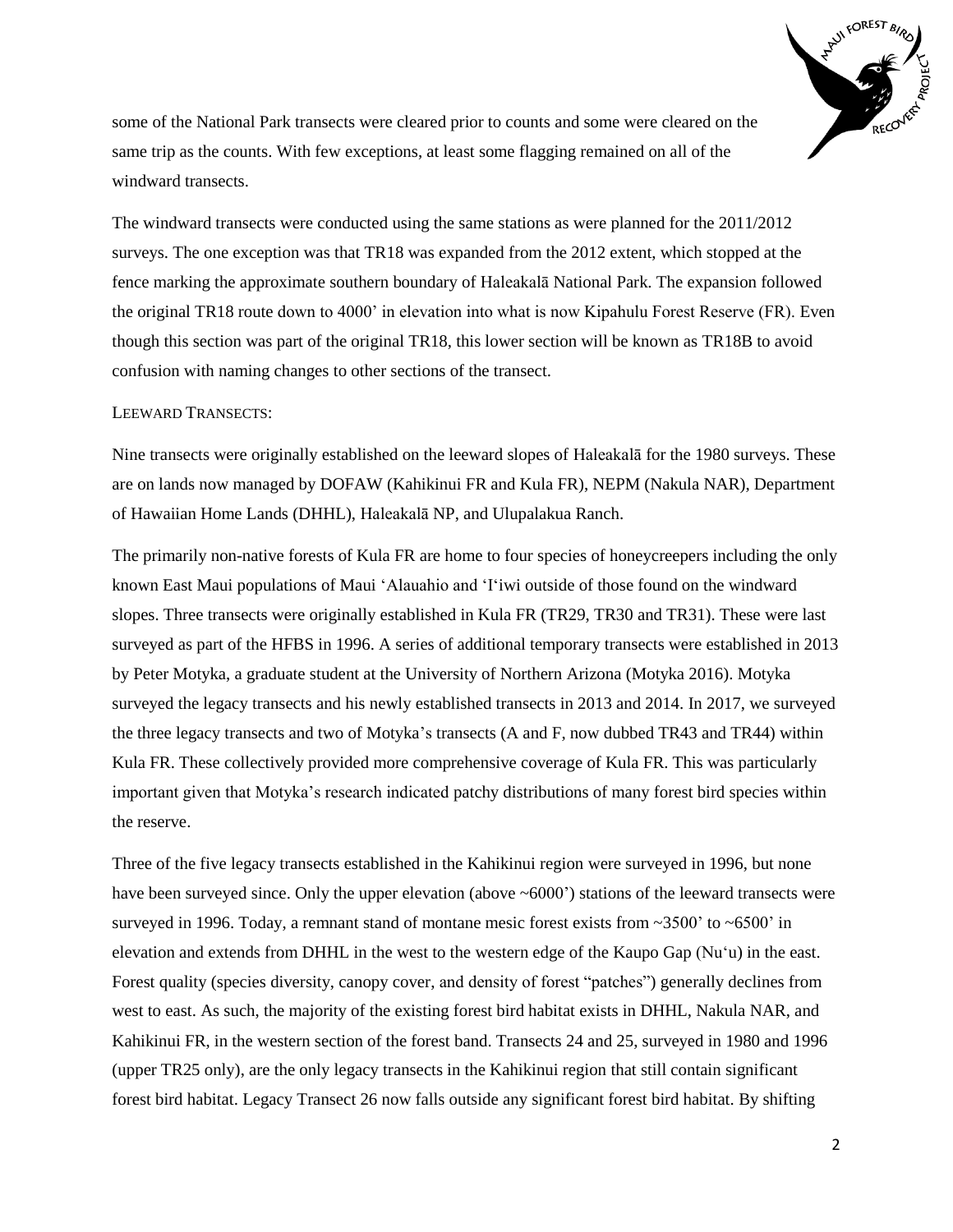

TR26 ~1 km to the east, we re-established this transect in good habitat that will also soon be within ungulate-proof fencing. This newly established (or re-established) transect was dubbed TR26A. We also established a new transect (TR42) on DHHL to survey good forest bird habitat between legacy transect TR25 and TR26A.

Restoration efforts are also taking place in a number of places that would not be covered by the legacy transects. To capture the response of the bird community to these efforts we established several new transects throughout the region. MFBRP established three transects (TR39, TR40, and TR41) in 2015 as part of a separate effort to survey bird populations in Nakula NAR. We also established one transect on Nu'u Mauka Ranch and two transects on Ulupalakua Ranch in areas being restored by LHWRP and Auwahi Wind, respectively.

In 2017, we surveyed legacy transects TR24, TR25, TR29, TR30 and TR31 as well as nine newly established transects on the leeward slopes of Haleakalā. Nearly all of the leeward transects were flagged in 2017 prior to the count as little to no sign of the original flagging persisted on the legacy transects and the remainder were newly established. The three Nakula transects were the only leeward transects that did not require flagging prior to the count as these were last surveyed in 2016.

Newly created and resurrected legacy transects consisted of survey stations placed approximately 150 m apart. Legacy stations were intended to be placed 134 m apart. However, in reality many legacy stations were spaced too close from one another to maintain independence (e.g.  $<$  70 m). This is likely because the original stations were established using hip-chain measurements. Using modern GPS and GIS technology we were able to maintain a more consistent distance between stations. This also allowed us to use a direct distance, i.e. "as the 'Alala flies", more relevant to auditory detections rather than an along-the-ground distance. Little physical evidence of the original legacy stations were found along the resurrected transects. To recreate these transects we established new stations along the same routes as the original transects. If a newly created point fell near the GPS location of the original station, it was given the same name as the original station. However, new stations that fell between two stations or elsewhere were given new names with a letter added, e.g. TR18B, ST13A. This will allow per-point comparison with historic data from stations with the same name and full transect comparisons including all sampled stations.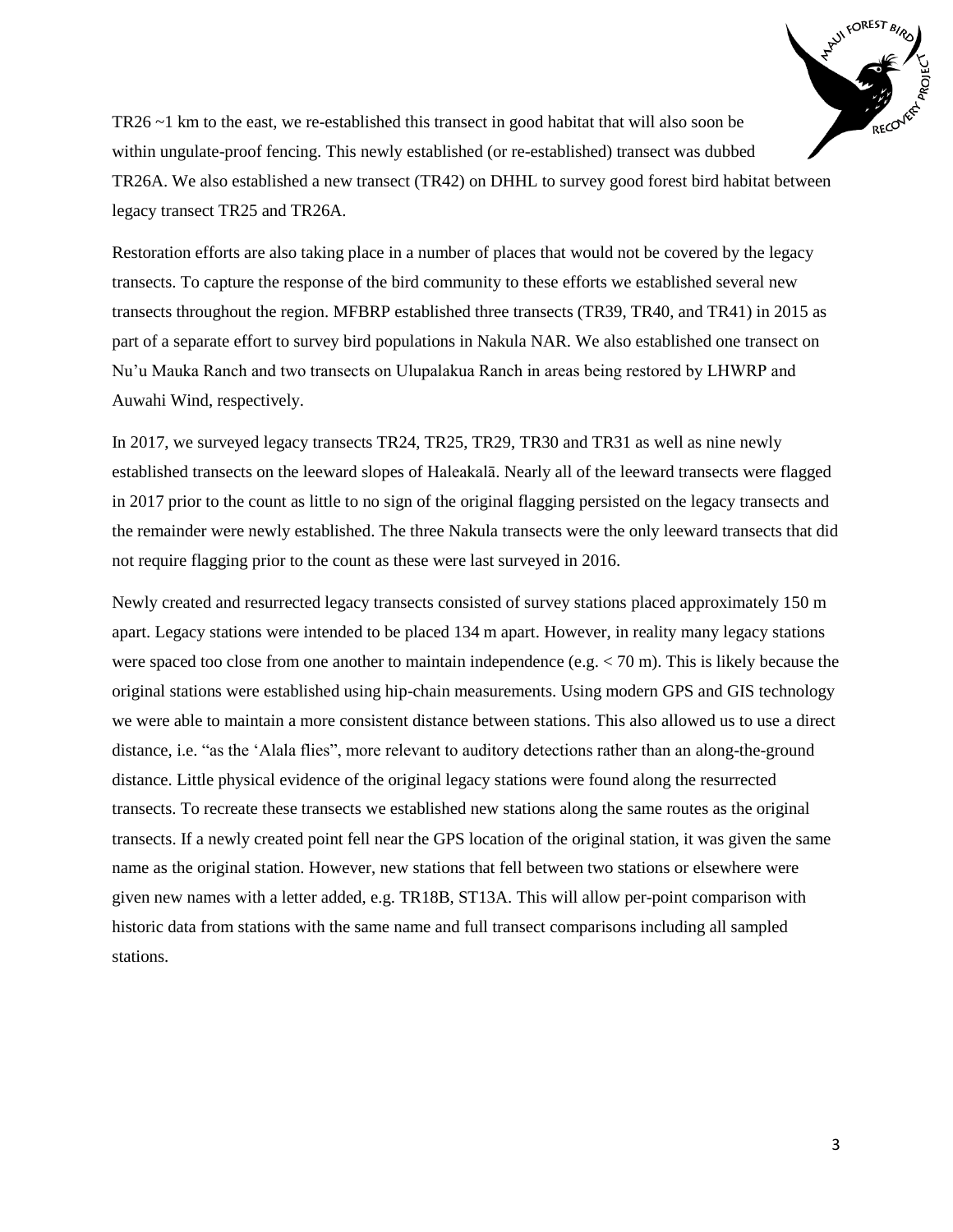



**Figure 1.** Hawai'i Forest Bird Survey (HFBS) transects sampled in 2017. All colored transects were surveyed in 2017. The different colors indicate the previous year each transect was sampled. Blue transects were first sampled as part of the HFBS in 2017. Stations in black are legacy HFBS stations sampled in 1980, showing the location and extent of the original survey. Numbers indicate each transect's designation, e.g. Transect 2.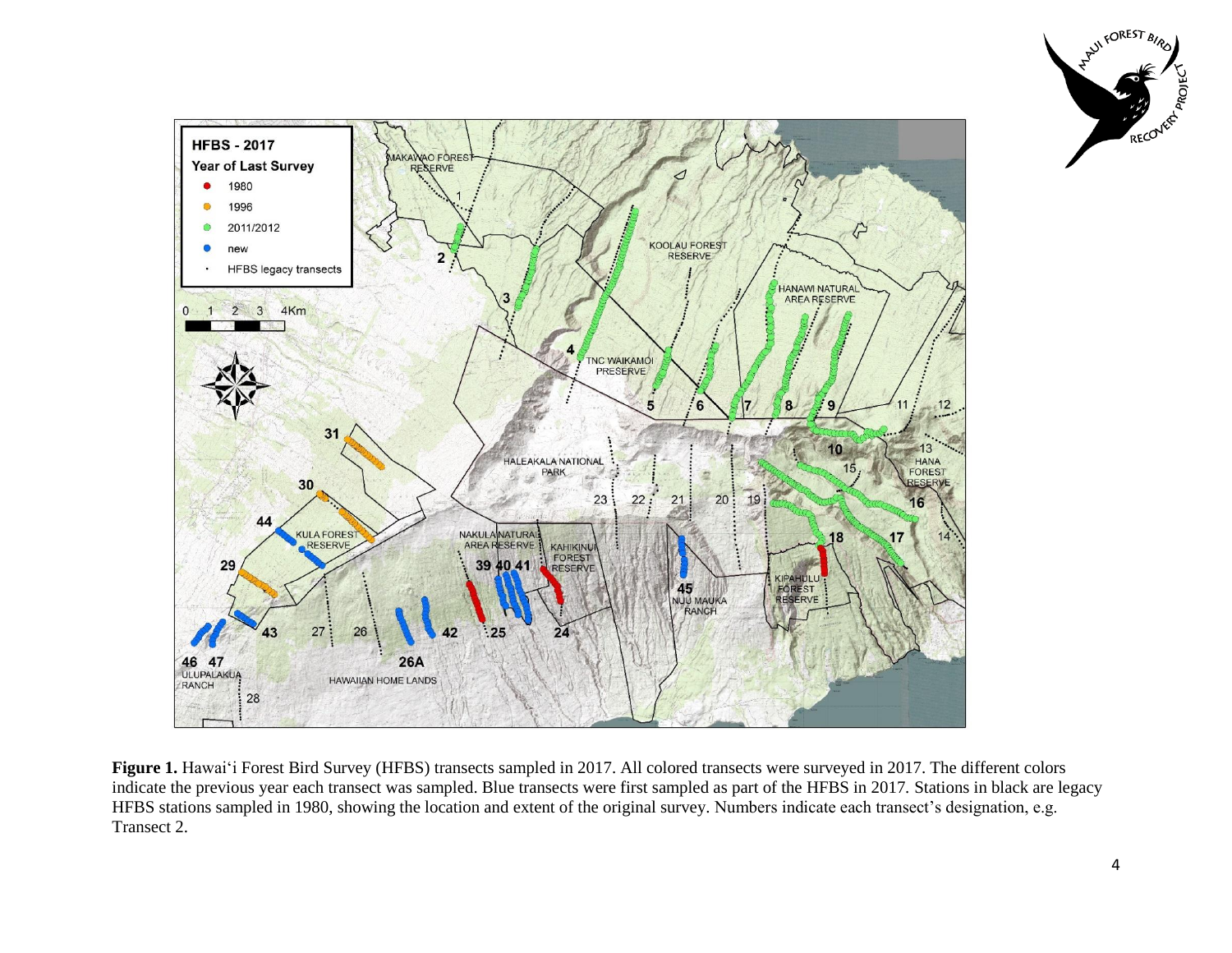

## PERSON EFFORT:

Conducting these surveys generally requires a fair amount of effort to first clear and flag transects and then conduct the surveys themselves. Many transects are in difficult to access areas, each with their own set of challenges like dense vegetation, loose footing, or feral animals. As such, these surveys would not have been possible without the support of the conservation community and landowners and managers. More than ten different agencies provided support in the form of information and/or personnel.

Each transect held its own inherent difficulties and required a varying amount of effort to complete. Most of the leeward transects required little clearing but still needed flagging and most stations were marked with PVC poles due to a lack of trees onto which flagging could be tied. These transects were short enough to be surveyed in a single morning. In contrast, the windward transects often required multiple days to complete, with separate trips of clearing or surveying. Nine transects were accessed by vehicle and on foot exclusively, while the remainder required the use of helicopters. In total, the **2017 HFBS required 159 person days** to complete, clearing and counting (Table 1).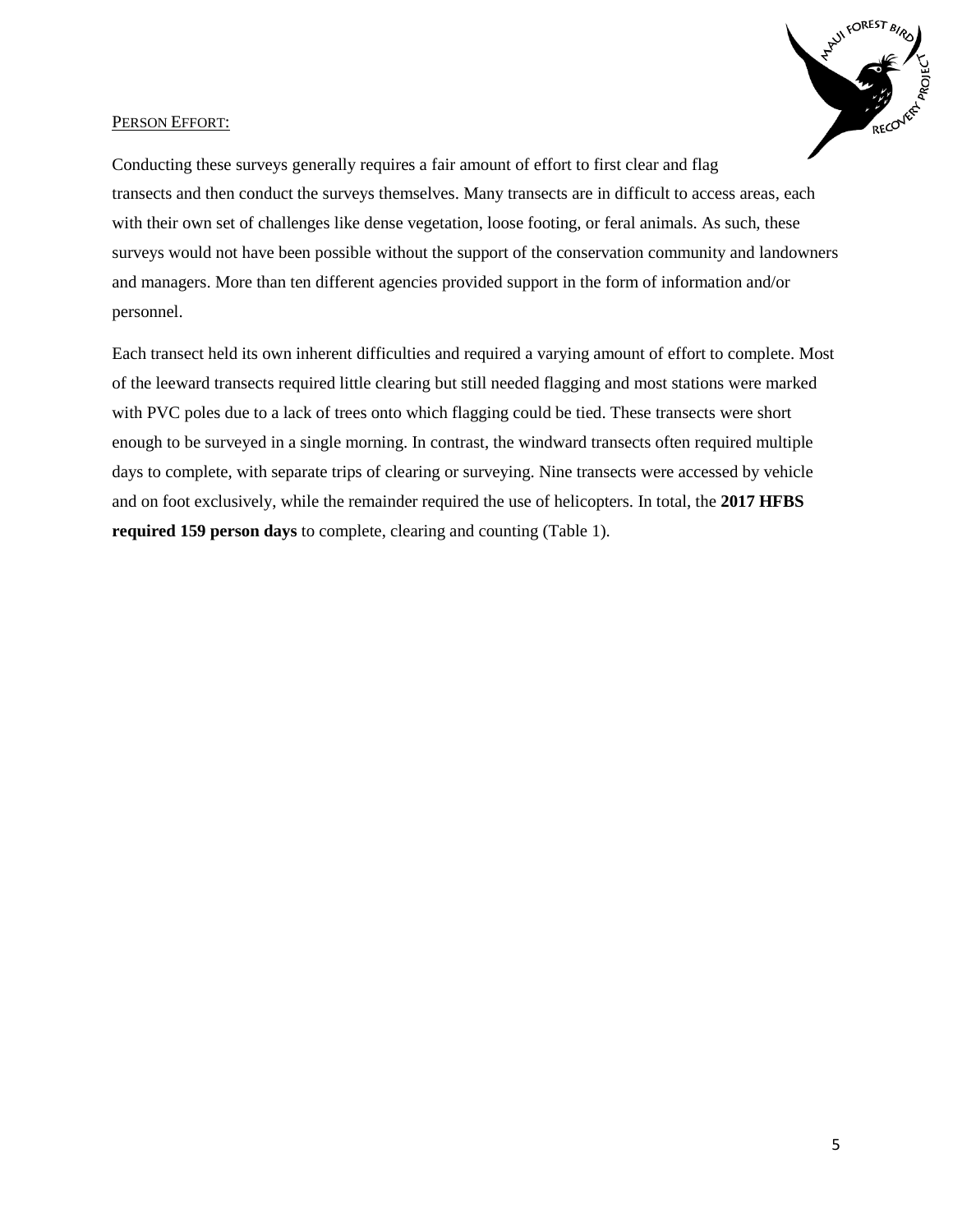

**Table 1.** Person days required for clearing/flagging and surveying each HFBS transect in 2017. Agency abbreviations can be found in the text. \* - DOFAW cleared the lower section (18B) only; the rest of Transect 18 was not cleared prior to the survey.

|                |                          |                  | Person           |                        |                | Person         |
|----------------|--------------------------|------------------|------------------|------------------------|----------------|----------------|
|                | Transect Agency Clearing | Days             | Days             | <b>Agency Counting</b> | Days           | Days           |
| $\overline{2}$ | <b>MFBRP</b>             | $\mathbf{1}$     | 3                | <b>TNC</b>             | $\mathbf{1}$   | $\overline{2}$ |
| 3              | MFBRP/MISC               | $\overline{2}$   | 10               | <b>MFBRP/NPS</b>       | $\overline{2}$ | $\overline{4}$ |
| 4              | MFBRP/EMWP/MISC          | $\mathbf{1}$     | 10               | MFBRP/TNC              | $\overline{2}$ | $\overline{4}$ |
| 5              | N/A                      | $\boldsymbol{0}$ | $\overline{0}$   | MFBRP/TNC              | $\overline{2}$ | $\overline{4}$ |
| 6              | N/A                      | $\overline{0}$   | $\mathbf{0}$     | <b>MFBRP</b>           | $\overline{2}$ | $\overline{4}$ |
| 7              | NEPM/MFBRP               | $\overline{2}$   | 7                | <b>MFBRP/USFWS</b>     | 3              | 6              |
| 8              | NEPM/NAH                 | $\mathbf{1}$     | 5                | MFBRP/USFWS            | 3              | 5              |
| 9              | NEPM/NAH                 | 1                | 3                | MFBRP/USGS             | 3              | 6              |
| 10             | N/A                      | $\boldsymbol{0}$ | $\overline{0}$   | <b>NPS/MFBRP</b>       | 4              | 6              |
| 16             | N/A                      | $\boldsymbol{0}$ | $\boldsymbol{0}$ | <b>NPS</b>             | 6              | 6              |
| 17             | N/A                      | $\boldsymbol{0}$ | $\boldsymbol{0}$ | <b>NPS</b>             | 8              | 8              |
| 18             | DOFAW*                   | $\mathbf{1}$     | 3                | <b>NPS/MFBRP</b>       | 3              | 9              |
| 24             | <b>DOFAW</b>             | $\mathbf{1}$     | 3                | <b>MFBRP</b>           | 1              | $\overline{2}$ |
| 25             | <b>LHWRP</b>             | $\mathbf{1}$     | $\overline{2}$   | MFBRP/LHWRP            | 1              | $\overline{2}$ |
| 26A            | <b>LHWRP</b>             | $\mathbf{1}$     | 3                | MFBRP/LHWRP            | 1              | $\overline{2}$ |
| 29             | <b>MFBRP</b>             | $\overline{2}$   | 6                | <b>MFBRP</b>           | 1              | $\overline{2}$ |
| 30             | <b>MFBRP</b>             | 1                | 1                | <b>MFBRP</b>           | $\mathbf{1}$   | $\overline{2}$ |
| 31             | <b>MFBRP</b>             | 1                | $\overline{2}$   | <b>MFBRP</b>           | $\mathbf{1}$   | $\overline{2}$ |
| 39             | N/A                      | $\boldsymbol{0}$ | $\overline{0}$   | <b>MFBRP</b>           | $\mathbf{1}$   | 1              |
| 40             | N/A                      | $\boldsymbol{0}$ | $\mathbf{0}$     | <b>MFBRP</b>           | $\mathbf{1}$   | 1              |
| 41             | N/A                      | $\boldsymbol{0}$ | $\theta$         | <b>MFBRP</b>           | 1              | 1              |
| 42             | <b>LHWRP</b>             | 1                | $\overline{2}$   | MFBRP/LHWRP            | 1              | $\overline{2}$ |
| 43             | <b>MFBRP</b>             | $\mathbf{1}$     | 1                | <b>MFBRP</b>           | 1              | $\overline{2}$ |
| 44             | <b>MFBRP</b>             | 1                | $\overline{2}$   | <b>MFBRP</b>           | 1              | $\overline{2}$ |
| 45             | <b>LHWRP</b>             | $\mathbf{1}$     | $\mathbf{1}$     | MFBRP/LHWRP            | $\mathbf{1}$   | $\overline{2}$ |
| 46             | $\mathbf{A}\mathbf{W}$   | $\mathbf{1}$     | $\overline{2}$   | MFBRP/AW               | 1              | $\overline{2}$ |
| 47             | AW                       | $\mathbf{1}$     | $\overline{2}$   | MFBRP/AW               | $\mathbf{1}$   | $\overline{2}$ |
|                |                          |                  |                  |                        |                |                |

Total 22 68 54 91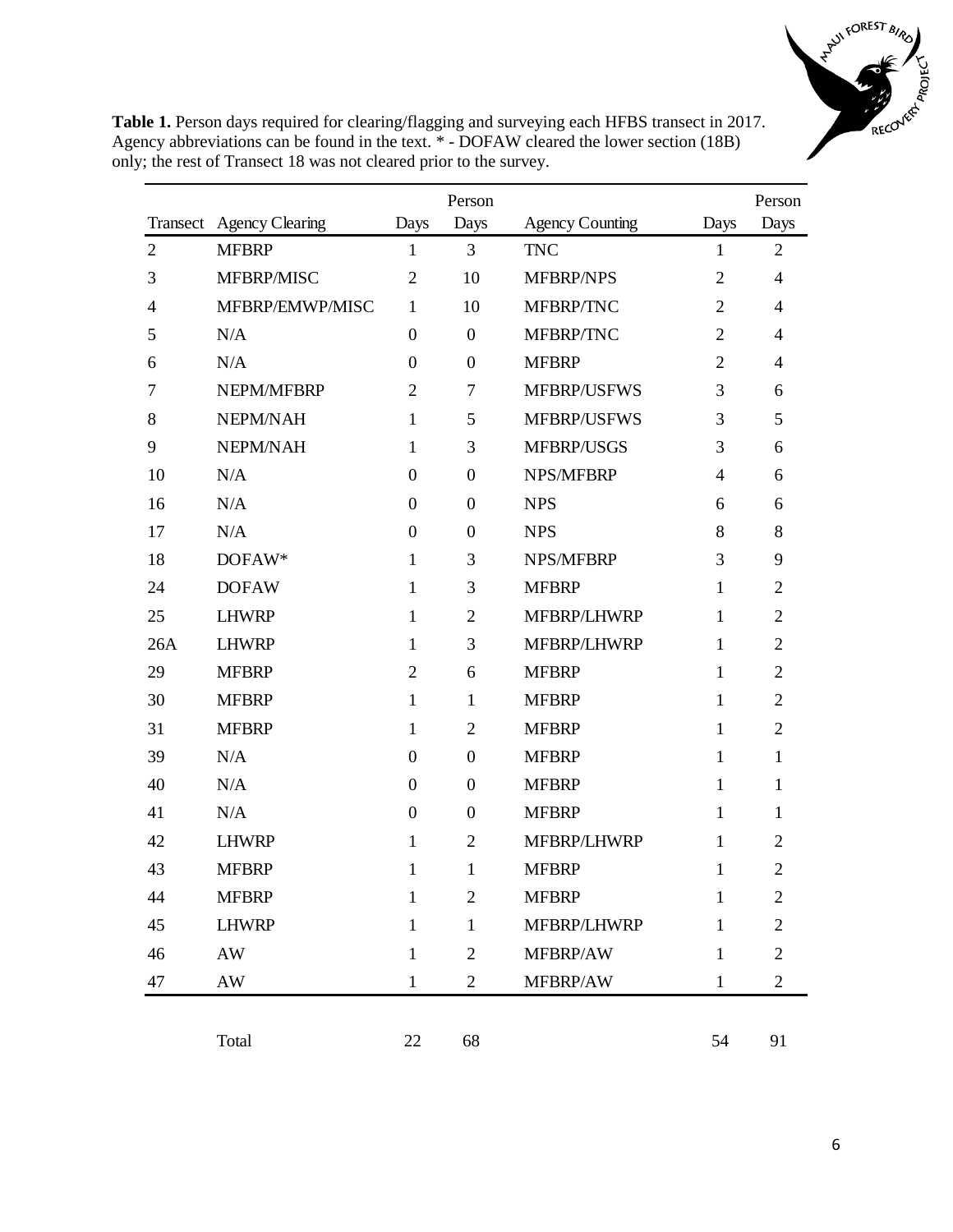

## FUTURE SURVEYS

Many participants of the 2017 HFBS made a number of helpful suggestions for future surveys. In general, the leeward transects were comparatively easy to conduct and have the potential to capture very interesting patterns in the bird community of this side of Haleakalā. We feel strongly that these transects should be included in future surveys.

In general, clearing the windward transects is very time consuming. In 2017, we focused on flagging and clearing the longest transects; some were not cleared in time for the survey. This was the case for TR5 and TR6, which were surveyed without prior clearing. Although these two transects are shorter, they were also not cleared in 2011. As such, by the next survey they will not have been adequately cleared for over ten years. Without prior clearing, observers also have less of a chance to make observations between points as they push and cut their way to each successive station.

Transect 5 could easily be extended down to the LZ. Currently TR5 ends at station 18 and then observers follow the legacy transect downhill to an LZ below 5000'. There is no reason why observers cannot count while on their way to the LZ unless there are time restrictions that the 2017 survey did not encounter. The 2017 surveyors noted 'I'iwi in the area of the LZ and this is possibly still in the range of the two endangered bird species.

Transect 18 (now TR18B) was re-extended into Kipahulu FR in 2017. This resurrected section goes through near-pristine native forest for several stations before entering a forest dominated by invasive plant and animal species. Future surveys should count stations 13A-16A and no further, especially if hiking back up to more pristine areas. This will reduce the threat of unintentionally moving invasive plant seeds uphill.

The Hanawi transects (TR7, TR8, and TR9) are among the most rugged; this is especially true of the top sections of the transects. The terrain has proven too difficult for many surveyors in the past and again in 2017, leading to minor injuries and early pullouts. It is highly suggested that only experienced personnel in peak condition be allowed on these transects so this pattern is not repeated. Transect 3 is comparatively easy for less field savvy surveyors and provides a good alternative.

To increase the survey period within the ranges of 'Ākohekohe and Kiwikiu it would not be difficult to repeat the first day of counts on all of the windward transects. This would likely increase a survey trip by one day. For example, surveyors on the Hanawi NAR transects are typically dropped at the top of their transects and survey 10-15 stations on the first morning. These stations account for the majority of the stations in the ranges of the two endangered bird species. If surveyors left their backpacking gear at the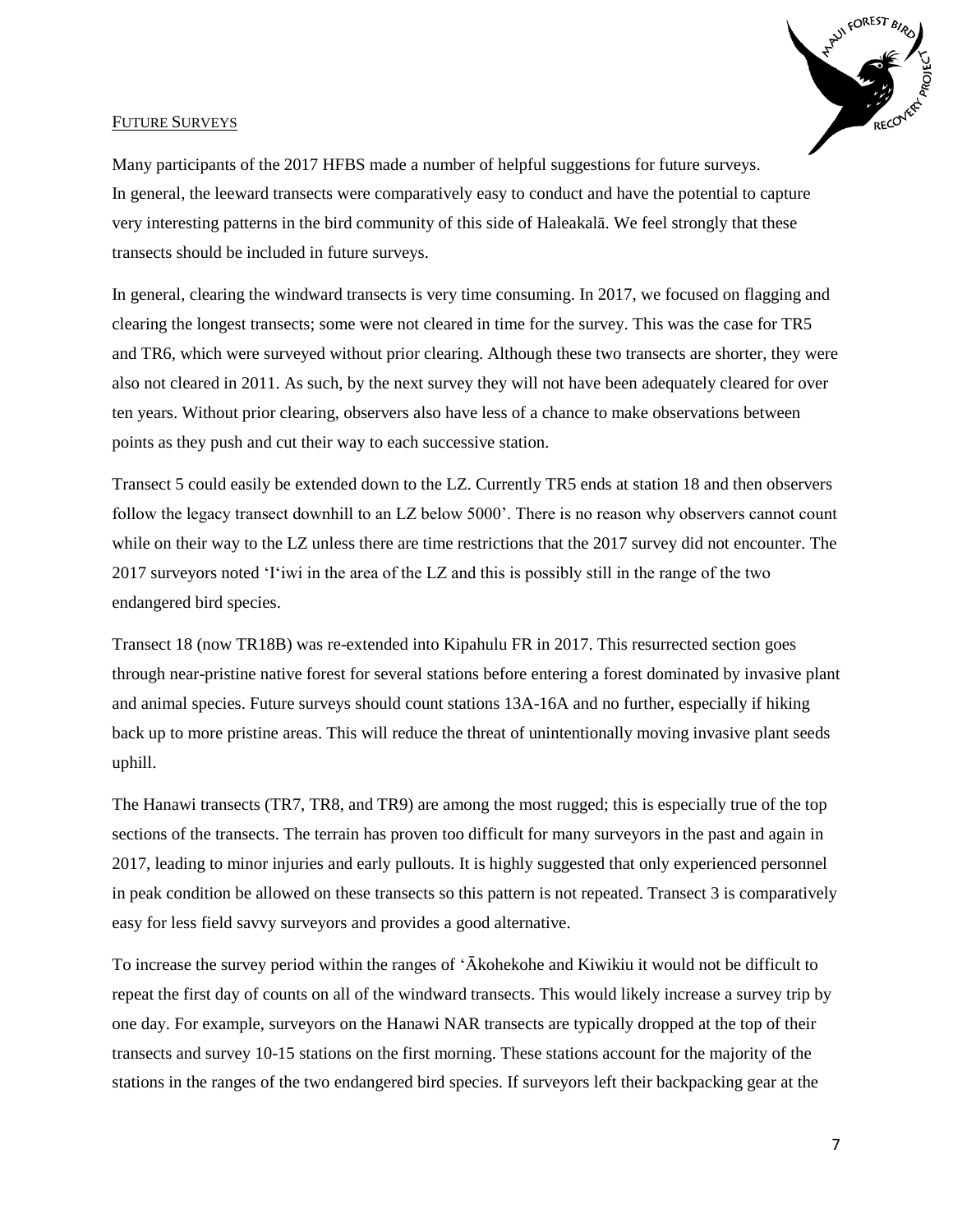

top, they could take daypacks and survey downhill in the morning of the first day and then return to the top in the afternoon. Then, the following morning, surveyors could take all their gear and survey the top section again before camping lower down on the transect the following night. A similar plan could be followed for TR4, TR5, and TR6. Transect 3 is one of the most accessible transects and could easily be accessed on several successive days.

## GENERAL BIRD OBSERVATIONS:

Given the extensive coverage achieved during the 2017 counts, a more complete picture of the bird community in East Maui will be seen after all the data have been analyzed. We were able to cover most areas containing extensive forest bird habitat, including several different forest types. As such, the 2017 count will provide information about variation in bird densities in many areas that have not been available for decades. Surveyors also recorded anecdotal notes that provide valuable additional information to what may come out of the analyses.

## KIWIKIU (MAUI PARROTBILL) – *Pseudonestor xanthophrys*

The Kiwikiu is undoubtedly the most difficult species to detect using the variable circular plot design. We expected few observations of the species based on the detection history of this species from past surveys despite good coverage of the species' range. Eleven transects were conducted within the Kiwikiu range, TR3-TR10 and TR16-TR18. We recorded Kiwikiu 7 times on five out of the 11 transects surveyed, including transects TR3 (two), TR4, TR8, TR9 and TR10 (two). Foraging signs were evident along TR5 as well, although the species was not recorded on the counts. Missing the species on TR5 and TR6 was not unexpected as the species range is narrow in this area. The species is undoubtedly present along the upper portions of TR16 and TR17, but it was not recorded on the count. We did not detect Kiwikiu, on or off the count, along TR18 and we found no clear foraging signs. This was somewhat unexpected although previous research in Manawainui found comparatively low densities of Kiwikiu in the region. The weather during 2017 survey of TR18 was also not ideal, i.e. windy, reducing the opportunity for distant detections. The habitat in this area, however, remains in excellent condition. The NPS Inventory and Monitoring Program may attempt a second survey of upper TR18 due to the marginal weather conditions during the first attempt allowing for the possibility of more detections.

#### 'ĀKOHEKOHE – *Palmeria dolei*

Eleven transects were conducted within the 'Ākohekohe range, TR3-TR10 and TR16-TR18. The distribution of this species may be the most limited of all of Maui's native forest birds. The primary elevation range for 'Ākohekohe appears to be between 5000-7000' but the highest densities seem to be in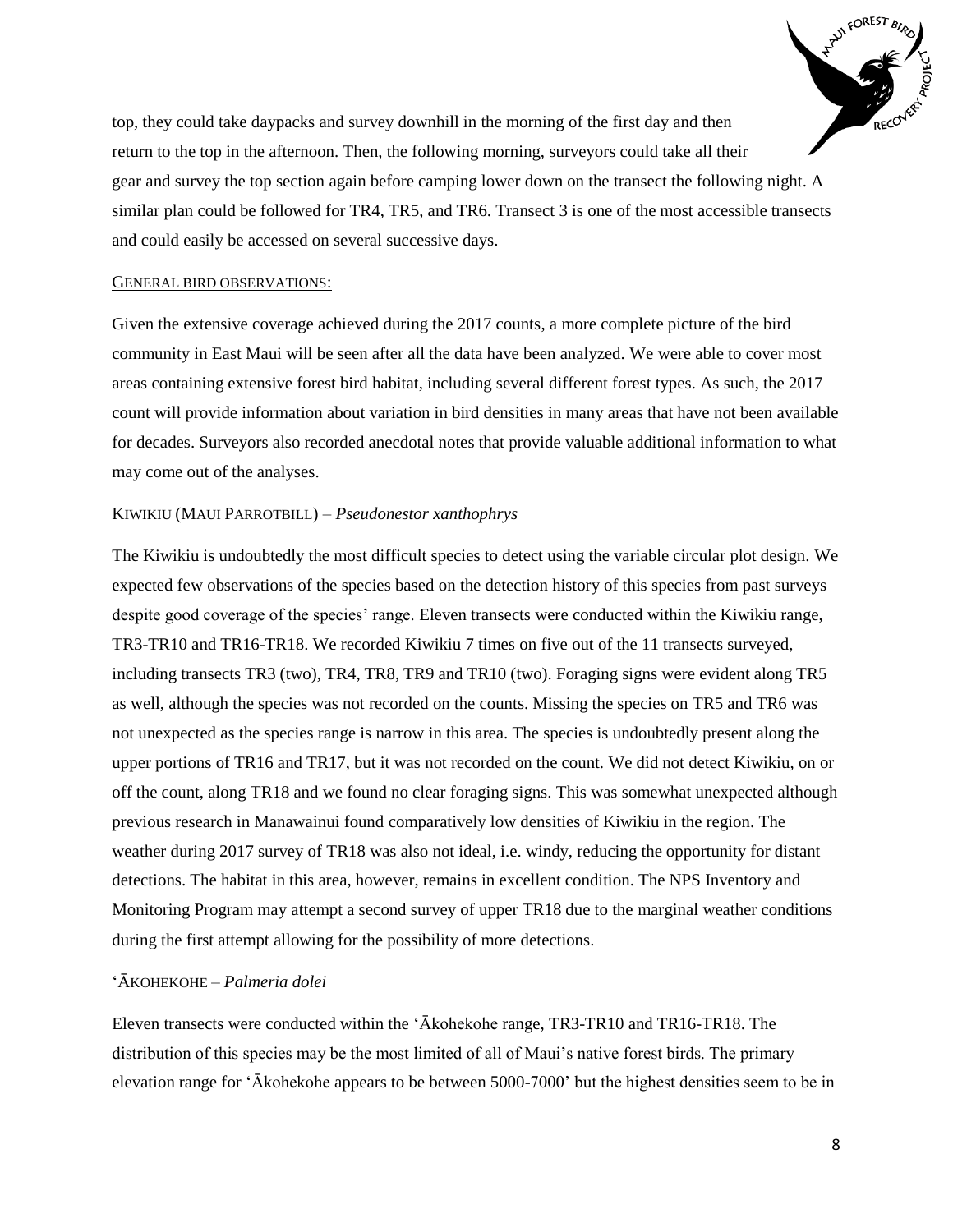

an even narrower range, 5500-6500'. This reduces the number of point count stations that fall within the 'Ākohekohe range. Fortunately, 'Ākohekohe are a fairly vocal species and are easily detected by trained observers when present. However, the low-pitched songs could easily be missed particularly in less than ideal weather conditions. The species was recorded on all transects within its range except TR4, TR5, and TR6. These transects are in the middle of the species' range. If the species is no longer present or is present at very low densities in these areas, the population in The Nature Conservancy's Waikamoi Preserve may be effectively isolated from the remaining population(s).

The variation in vocalizations for this species was apparent to surveyors. The most common whistles heard in the different parts of the species' range were extremely variable and future surveyors should keep this in mind. 'Ākohekohe in Waikamoi and Hanawi often give a single, clear upslurred whistle as a primary contact note. This whistle was heard only rarely along TR18 (Manawainui) and had a raspier quality, more similar to 'I'iwi. The Manawainui birds also used a three-note whistle and a downslurred whistle very similar to Kiwikiu calls. These calls were the most frequently heard vocalization from 'Ākohekohe in the area and are unlike anything typically heard from the species elsewhere. This is a potential source of identification confusion.

#### MAUI 'ALAUAHIO – *Parareomyza montana*

The 2017 HFBS surveys were the first to incorporate the entire Maui 'Alauahio range since the original counts in 1996. This includes the windward transects, Kula, and possibly Kahikinui. Nineteen transects within the currently recognized 'Alauahio range (not including Kahikinui) were surveyed in 2017. This will provide a much more comprehensive estimate of total abundance and variation in density as any time since 1996. Two newly created transects, TR46 and TR47, cover a section of Ulupalakua Ranch being restored by Auwahi Wind. We detected 'Alauahio on TR47, which is outside of the current range map for the species. This is an exciting find although not unexpected given contiguous habitat from occupied habitat in Kula FR. Nonetheless, this shows that the restoration being conducted in this area will have an immediate positive impact on this and other species.

It has long been a mystery as to whether any 'Alauahio remain in Kahikinui. In their report, Scott et al. (1983) refer to three populations of 'Alauahio, windward, Kula, and Kahikinui. However, no 'Alauahio were recorded in Kahikinui on the official counts in 1980 or after. The precise location(s) of the supposed Kahikinui sighting(s) seems to have been lost and may have been anecdotal in 1980. The range map for the species presented by Scott et al. suggest that the species may have been present somewhere along TR26 or TR27 (Figure 2). Sadly, very little forest now exists between TR26A and Kula FR, the area covered by TR26 and TR27. If the species still exists in Kahikinui, it is likely to be in the area between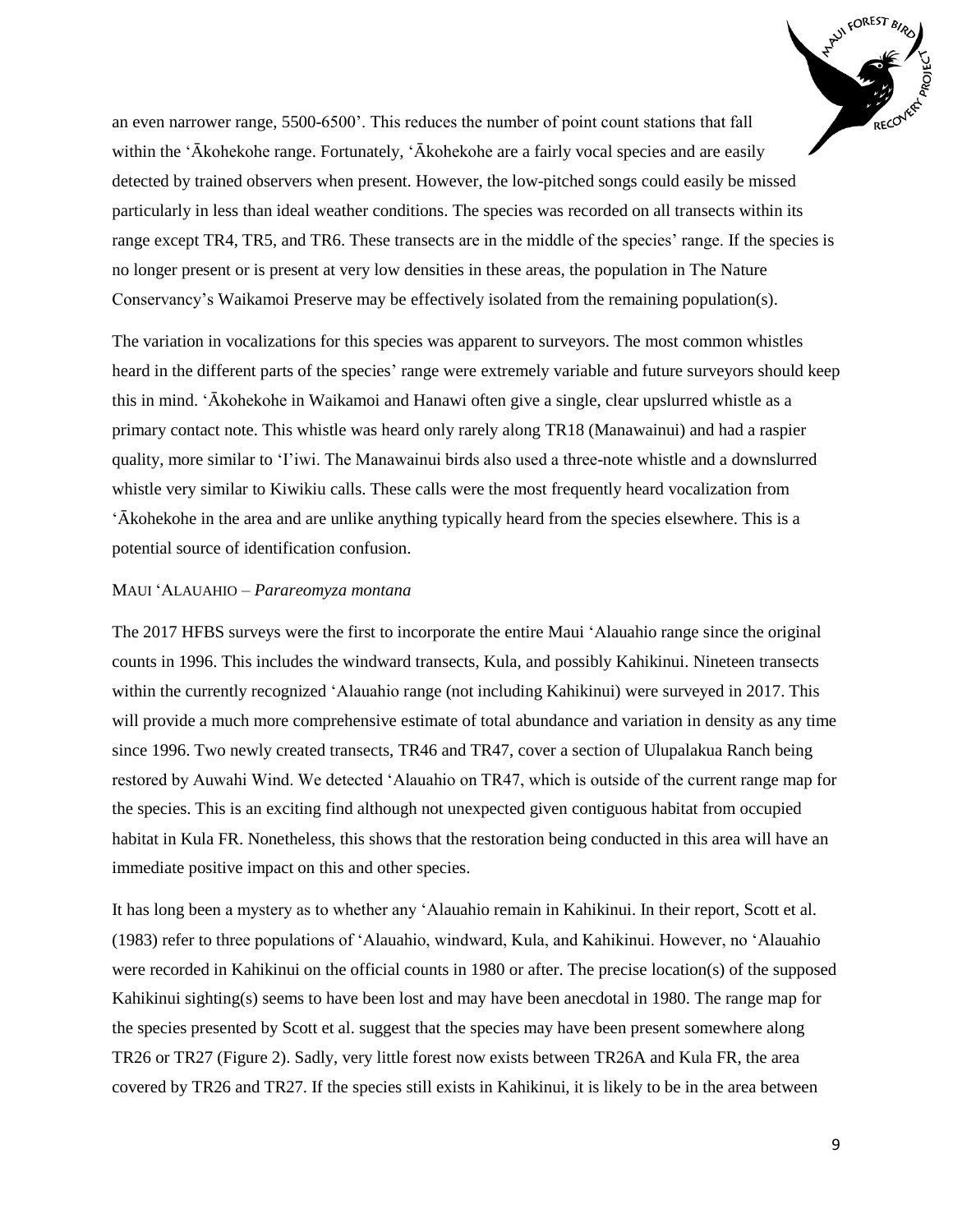

TR26A to Nakula NAR. However, the species was not recorded during the 2017 survey anywhere in Kahikinui. Only a few unconfirmed sightings of the species have been reported and observers could not eliminate Hawai'i 'Amakihi, an abundant species in the area, as a possibility. The forest at the far western edge of the Kahikinui forest band (TR26A and TR42) have some of the best forest and remains the best possibility of the persistence of 'Alauahio in the region.



**Figure 2.** Figure 125 from Scott et al. 1982 showing range of Maui 'Alauahio (Creeper) in 1980. The map shows the species ranging into the Kahikinui region in the area of legacy transects TR26 and TR27.

## 'I'IWI – *Drepanis coccinea*

The recent listing of 'I'iwi as a threatened species on the US Endangered Species List has brought much deserved attention to the plight of this species as a whole. Fortunately, the population(s) on windward East Maui is among the most robust and the species appears to be stable or increasing in many of the areas covered by the 2017 surveys. As with 'Alauahio, the 2017 surveys provided the best coverage of the species' range in East Maui since 1980. Also, like 'Alauahio, these surveys provided the opportunity to search for the species in areas that they have not been recorded in quite some time. Despite the close proximity to known populations and the species' ability to disperse long distances, 'I'iwi have not been recorded from Kahikinui. During the 2017 counts we did not record 'I'iwi outside of the areas where the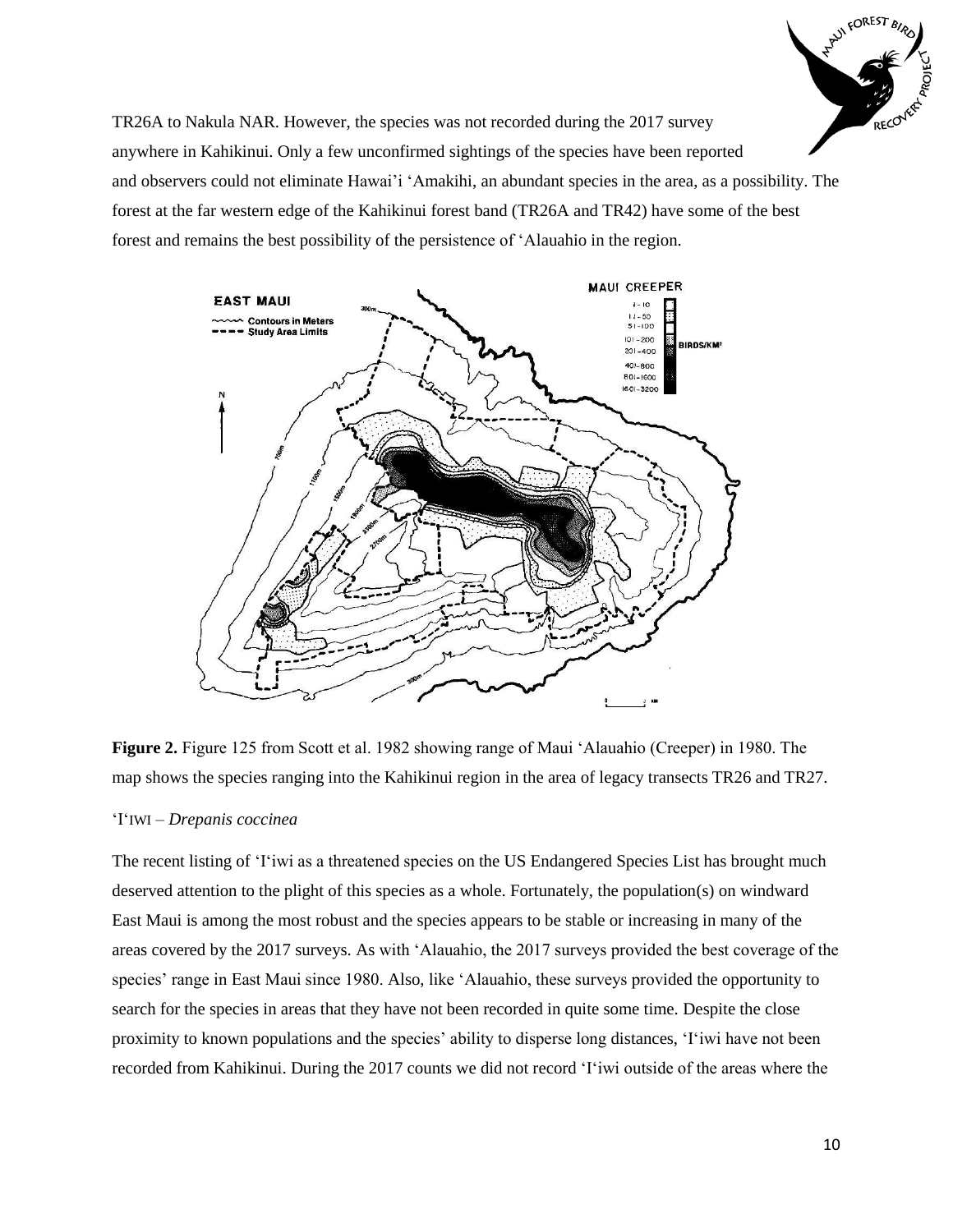

species has been known to exist. Although the surveys in Kahikinui covered a lot of habitat, the potential still exists for the species to be present in low numbers given the short survey period.

Two hypotheses may explain the absence of 'I'iwi and 'Alauahio from Kahikinui that are not mutually exclusive. 1) The remaining habitat is not yet suitable for these species. This seems unlikely, especially for 'I'iwi given that the species occupies some marginal habitat, including non-native forests. If this hypothesis is correct, we should see the species recolonize the area in the future in response to restoration efforts and natural regeneration 2) Disease may not allow the species to persist. MFBRP is currently conducting disease sampling in Nakula NAR. A full report will be available in the near future. Preliminary results suggest some endemic avian malaria above 5000'. This elevation is considered relatively safe for native forest birds on the windward slopes, as few mosquitoes are present at this elevation. Both 'I'iwi and 'Alauahio persist below 4000' on the windward slopes, albeit in reduced densities. However, birds down below 4000' undoubtedly encounter infected mosquitoes. As such, if disease is limiting in forests above 5000' on the leeward slopes, infection rates must be higher than those seen below 4000' in the windward habitat. At this point, this seems unlikely.

## HAWAI'I 'AMAKIHI – *Chlorodrepanis virens wilsoni*

This species continues to be among the most widely distributed native forest bird on East Maui. Hawai'i 'Amakihi and 'Apapane were recorded on all transects surveyed in 2017. Although not captured in the surveys (that stop around 3000' at the lowest), 'Amakihi are now present at some sites below 1,000' on East Maui. Following the previously reported trend, surveyors observed a trend of increasing density of 'Amakihi at lower elevations.

#### 'APAPANE – *Himotione sanguinea*

As the most abundant Hawaiian honeycreeper, 'Apapane were common throughout the survey area. The species became noticeably less common or absent below 4000' in some areas. However, 'Apapane were recorded all the way to the bottom of several windward transects. This includes TR4 that extends below 2000'. Along the leeward transects, 'Apapane often were not detected at the lowest points around 4000'. This may also be related to habitat as most 'ohi'a are present above 4500' in this habitat. Despite this however, 'Apapane seemed to be very abundant along the leeward transects, often seemingly more so than in the windward forests. It will be interesting to see if densities are indeed higher in the leeward forests than the windward.

## NON-NATIVE SPECIES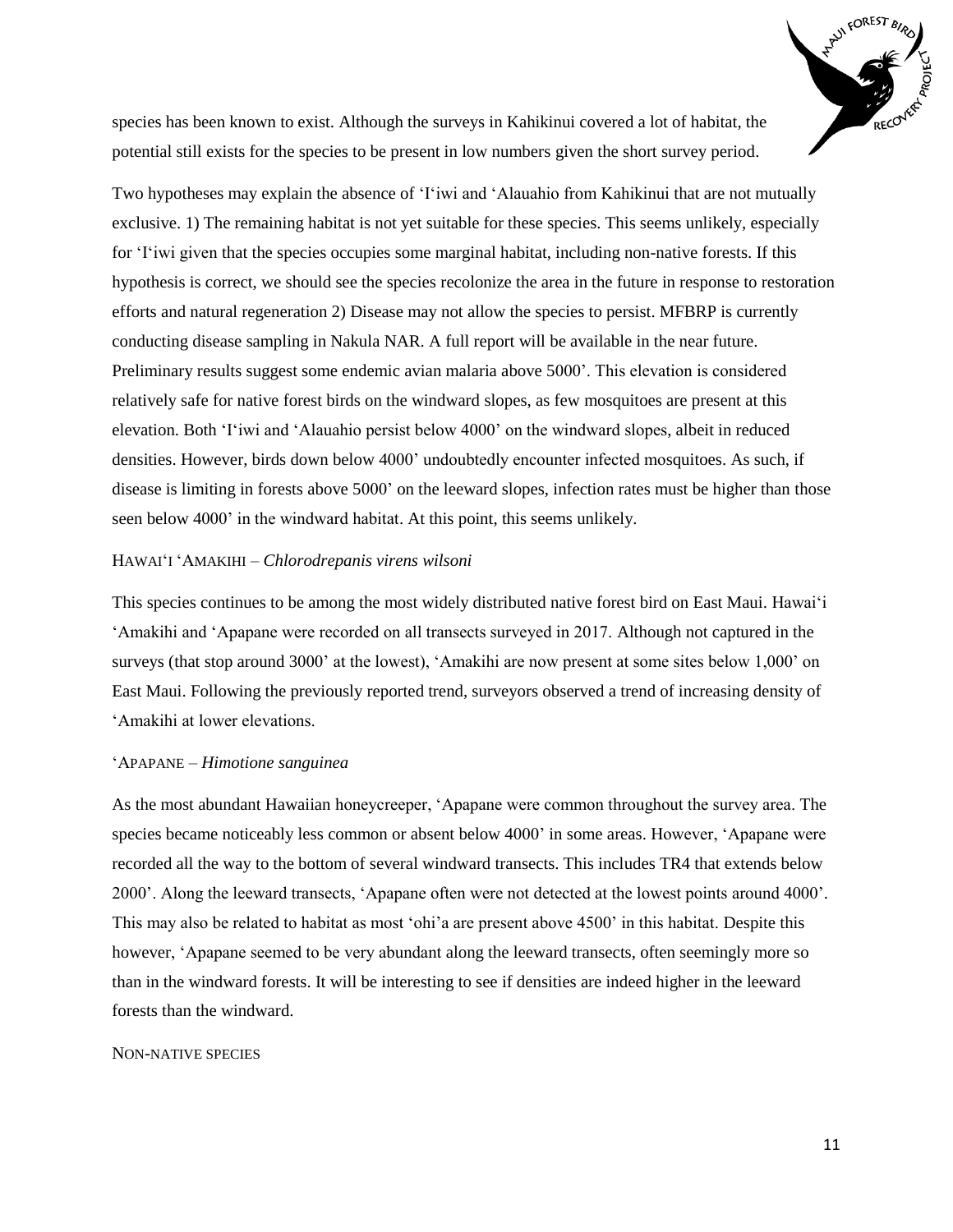

Trends and abundance in non-native bird species have not been looked at closely. Despite this, surveyors for this and previous HFB surveys have noted several apparent trends in both range and abundance of several non-native species. The Japanese Bush-Warbler (*Horornis diphone*) is among the most commonly recorded species throughout East Maui. Quite a few researchers have remarked at the striking increase in the abundance of this species in East Maui over the past few decades. One example of this comes from Hanawi NAR where the species was so uncommon in the late 1990s that when MFBRP captured one in a mist net, researchers did not immediately recognize it. During the 2017 surveys, the species was recorded on most stations along all three transects in Hanawi. On stations at lower elevations, Bush-Warblers were among the most common species recorded. A similar pattern may be occurring with Hwamei (Melodious Laughing-Thrush, *Garrulax canoris*). At higher elevations, Hwamei remain uncommon but may be increasingly common at the lower elevations. However, MFBRP has observed and banded Hwamei in high elevation (5000-6000'), native forest in several areas in both leeward and windward forests.

Analysis of trends in non-native bird species would provide valuable insight into important ecological components of native forests. Whether we like it or not these non-native bird species are likely permanent members of the bird community in Hawai'i. Understanding the interactions these species have with the habitat and native bird species are potentially vital to conservation. These interactions are often looked at from the perspective of non-native bird species having a negative effect on native species, which is often the case. However, non-native bird species have many positive interactions in these habitats as well, e.g. seed dispersal. Non-native speed dispersers (e.g. Red-billed Leiothrix- *Leiothrix lutea*) may be extremely important to the restoration of the leeward forests. In addition, the overall bird community is, in part, reflective of the habitat and the bird community may change if the habitat changes. For example, we may see changes in the bird community in Kahikinui as forest habitat increases; decreasing numbers of open country bird species.

# APPENDICES –TRANSECT NOTES

Attached are notes and maps specific to each transect.

## LITERATURE CITED

Camp, R.J., P.M. Gorresen, T.K. Pratt, and B.L. Woodworth. 2009. Population trends of native Hawaiian forest birds, 1976-2008: the data and statistical analyses. Hawai'i Cooperative Studies Unit Technical Report HCSU-012. University of Hawai'i at Hilo.